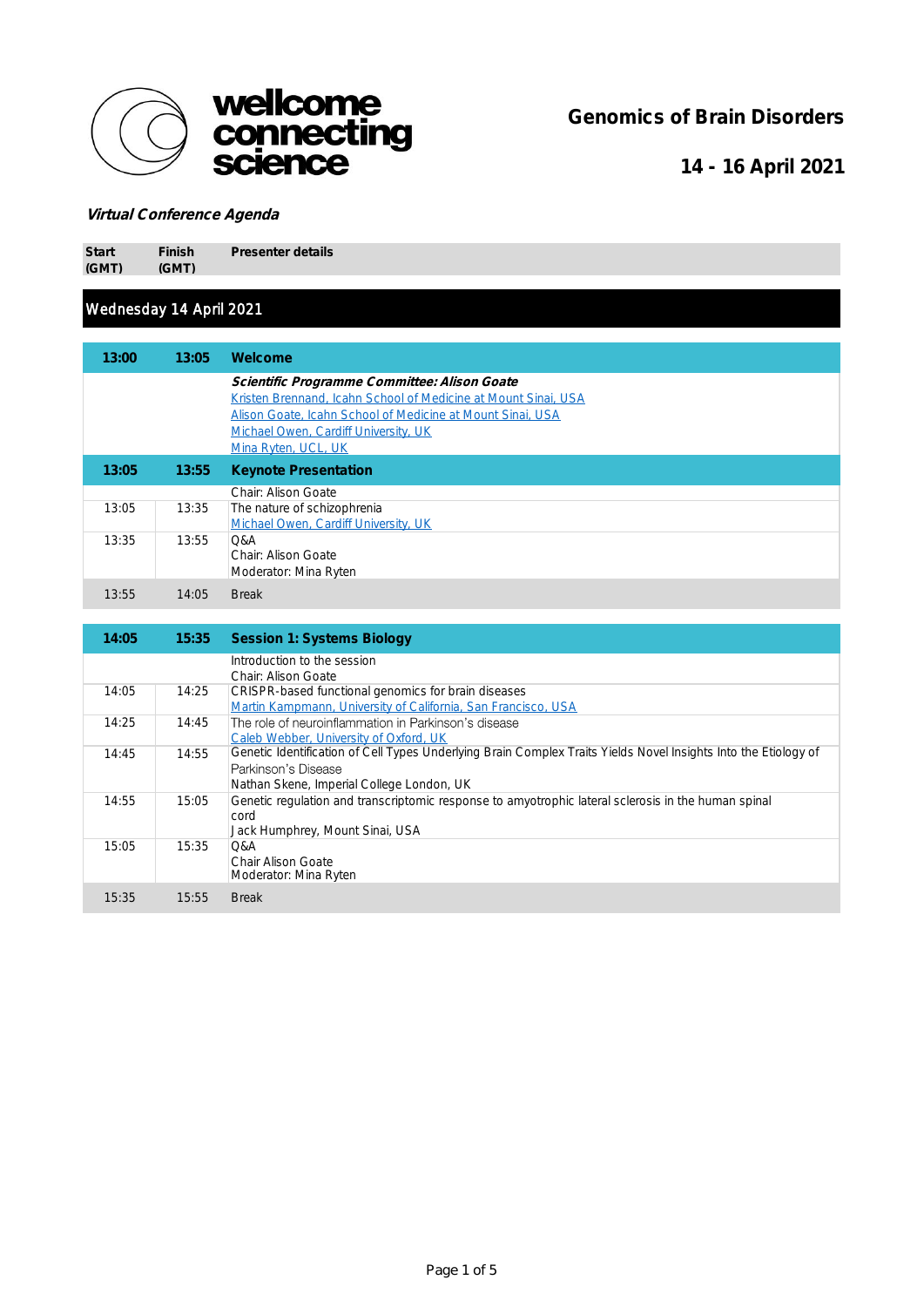



# 14 - 16 April 2021

| 15:55 | 17:25 | Session 2: Modelling disease                                                                                                                                                             |
|-------|-------|------------------------------------------------------------------------------------------------------------------------------------------------------------------------------------------|
|       |       | Introduction to the session<br>Chair: Kristen Brennand                                                                                                                                   |
| 15:55 | 16:15 | A Collaborative Study of Tauopathy in 3D from the Tau Consortium Stem Cell Group<br>Sally Temple, Neural Stem Cell Institute, USA                                                        |
| 16:15 | 16:35 | Understanding the contribution of cortical interneuron dysfunction in schizophrenia<br>Beatriz Rico, Kings College London, UK                                                            |
| 16:35 | 16:45 | Molecular and functional signatures associated with 16p11.2 Reciprocal Genomic Disorder:<br>insights into neurodevelopmental disorders<br>Derek Tai, Massachusetts General Hospital, USA |
| 16:45 | 16:55 | The effects of the 15q11.2 BP1-BP2 copy number variant on white matter microstructure<br>Ana Silva, Cardiff University, UK                                                               |
| 16:55 | 17:25 | <b>O&amp;A</b><br>Chair: Kristen Brennand<br>Moderator: Michael Owen                                                                                                                     |
| 17:25 | 17:35 | <b>Break</b>                                                                                                                                                                             |
|       |       |                                                                                                                                                                                          |
| 17:35 | 18:50 | Poster Session I                                                                                                                                                                         |
| 17:35 | 17:50 | Poster lightning talks                                                                                                                                                                   |
| 17:50 | 18:50 | Poster session                                                                                                                                                                           |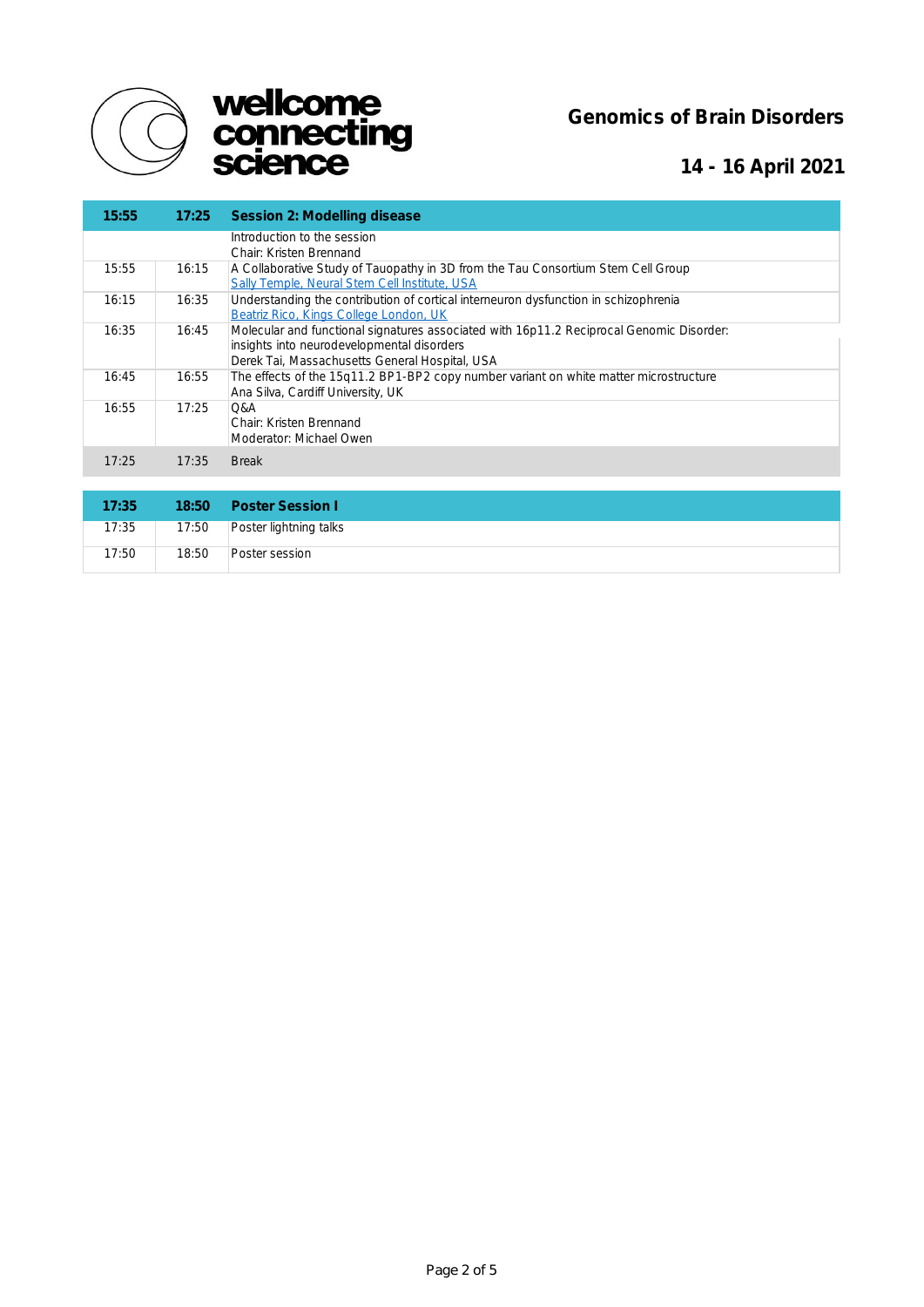



14 - 16 April 2021

### Thursday 15 April 2021

| 13:00 | 14:30 | Session 3: Tools (single cells, proteomics, metabolomics, spacial transcriptomics)                                                                                   |
|-------|-------|----------------------------------------------------------------------------------------------------------------------------------------------------------------------|
|       |       | Introduction to the session<br>Chair: Kristen Brennand                                                                                                               |
| 13:00 | 13:20 | Genomic methods to map odor modulatory connections in a primitive stress circuit<br>Naresh Hanchete, Fred Hutchinson Cancer Research Centre, USA                     |
| 13:20 | 13:40 | In vivo Perturb-seg: Study gene function at scale in developing tissues<br>Xin Jin, Harvard University, USA                                                          |
| 13:40 | 13:50 | Cell type and cortex-specific RNA editing in single human neurons informs neuropsychiatric<br>disorders<br>Melanie Bahlo, Walter and Eliza Hall Institute, Australia |
| 13:50 | 14:00 | Dysregulation of splicing in human brain from individuals with Lewy body disease informs disease<br>mechanisms<br>Regina Reynolds, University College London, UK     |
| 14:00 | 14:30 | O&A<br>Chair: Kristen Brennand<br>Moderator: Alison Goate                                                                                                            |
| 14:30 | 14:50 | <b>Break</b>                                                                                                                                                         |

| 14:50 | 16:20 | Session 4: Population Studies                                                                                                                                                                      |
|-------|-------|----------------------------------------------------------------------------------------------------------------------------------------------------------------------------------------------------|
|       |       | Introduction to the session<br>Chair: Michael Owen                                                                                                                                                 |
| 14:50 | 15:10 | Mendelian randomization integrating GWAS and EQTL data reveals genetic determinants of complex<br>and clinical traits<br><b>Eleonora Porcu, University of Lausanne, Switzerland</b>                |
| 15:10 | 15:30 | Genetic risk loci and polygenic architecture of ADHD<br>Ditte Demontis, Aarhus University, Denmark                                                                                                 |
| 15:30 | 15:40 | Meta-analysis of genome-wide DNA methylation identifies shared associations across<br>neurodegenerative disorders<br>Marta Nabais, University of Queensland, Australia                             |
| 15:40 | 15:50 | Investigating causality of environmental and lifestyle risk factors associated with parkinson's disease: a<br>mendelian randomization study<br>Carmen Domínguez, Brigham and Woman's Hospital, USA |
| 15:50 | 16:20 | <b>O&amp;A</b><br>Chair: Michael Owen<br>Moderator: Mina Ryten                                                                                                                                     |
| 16:20 | 16:30 | <b>Break</b>                                                                                                                                                                                       |

| 16:30 |       | 17:45 Poster Session 2       |
|-------|-------|------------------------------|
| 16:30 |       | 16:45 Poster lightning talks |
| 16:45 | 17:45 | Poster session               |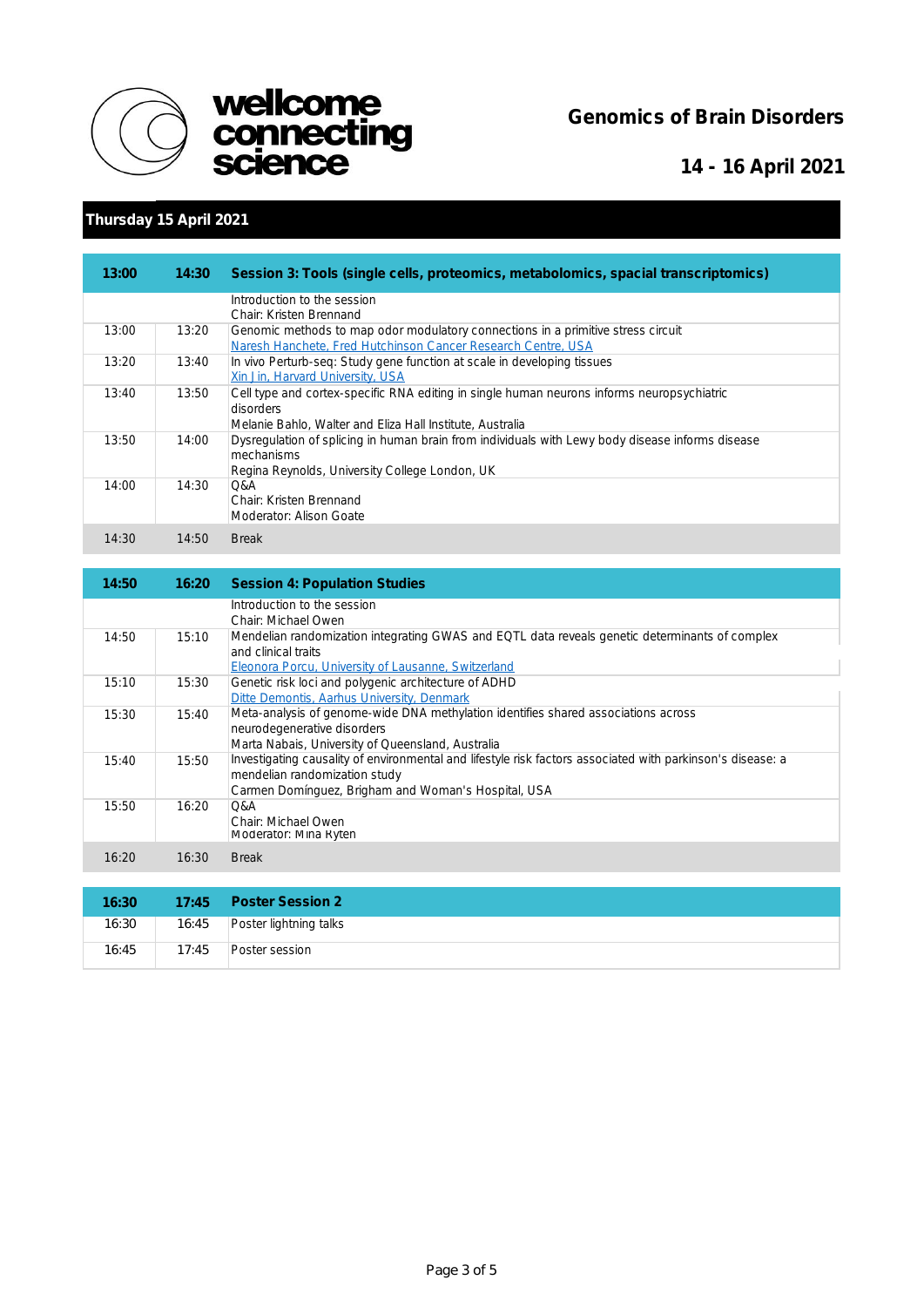



14 - 16 April 2021

# Friday 16 April 2021

| 13:00 | 14:40 | Session 5: Genetic Architecture                                                                         |
|-------|-------|---------------------------------------------------------------------------------------------------------|
|       |       | Introduction to the session                                                                             |
|       |       | Chair: Michael Owen                                                                                     |
| 13:00 | 13:20 | Functional genomics approaches to dissect neurodegenerative diseases                                    |
|       |       | Peter Heutink, German Centre for Neurodegenerative Diseases, Germany                                    |
| 13:20 | 13:40 | How might the genetic contribution to major depressive disorder inform diagnosis, course and treatment? |
|       |       | Cathryn Lewis, Kings College London, UK                                                                 |
| 13:40 | 13:50 | Schizophrenia, autism spectrum disorders, and developmental disorders share specific disruptive coding  |
|       |       | mutations                                                                                               |
|       |       | Elliott Rees, Cardiff University, UK                                                                    |
| 13:50 | 14:00 | Exploring the phenome-wide consequences of Anorexia Nervosa associated genes                            |
|       |       | Jessica Johnson, Ichan School of Medicine Mount Sinai, USA                                              |
|       |       | Human-lineage-specific genomic elements are present at high density within genes implicated in          |
| 14:00 | 14:10 | neurodegenerative diseases and are enriched for heritability of intelligence                            |
|       |       | Zhongbo Chen, UCL Institute of Neurology, UK                                                            |
| 14:10 | 14:40 | O&A                                                                                                     |
|       |       | Chair: Michael Owen                                                                                     |
|       |       | Moderator: Kristen Brennand                                                                             |
| 14:40 | 15:00 | <b>Break</b>                                                                                            |

| 15:00 | 16:20 | Session 6: Delivery of genomic results                                                        |
|-------|-------|-----------------------------------------------------------------------------------------------|
|       |       | Introduction to the session                                                                   |
|       |       | Chair: Mina Ryten                                                                             |
| 15:00 | 15:20 | Your DNA Your Say: global public attitudes towards genomic data sharing                       |
|       |       | Anna Middleton, Wellcome Genome Campus, UK                                                    |
| 15:20 | 15:40 | The promise of personalised medicine in Estonia: returning of genetic results to the Estonian |
|       |       | Biobank participants                                                                          |
|       |       | Kelli Lehto, University of Tartu, Estonia                                                     |
| 15:40 | 15:50 | What's next in autism genomics? Sharing research progress, potential and opportunities        |
|       |       | for public involvement                                                                        |
|       |       | Lorna Lopez, Trinity College Dublin, Ireland                                                  |
| 15:50 | 16:20 | O&A                                                                                           |
|       |       | Chair: Mina Ryten                                                                             |
|       |       | Moderator: Alison Goate                                                                       |
| 16:20 | 16:40 | <b>Break</b>                                                                                  |

| 16:40 | 18:00 | Session 7: Using genomics to drive therapeutics                                          |
|-------|-------|------------------------------------------------------------------------------------------|
|       |       | Introduction to the session<br>Chair: Mina Ryten                                         |
| 16:40 | 17:00 | Stress granules as therapeutic targets in neurodegeneration                              |
|       |       | Stefan Aigner, UC San Diego School of Medicine, USA                                      |
| 17:00 | 17:20 | Applying human genetics across the pharmaceutical research and development pipeline      |
|       |       | Janna Hutz, Eisai Center for Genetics Guided Dementia Discovery, USA                     |
| 17.20 | 17:30 | The bidirectional causal effects of brain morphology across the life course and risk of  |
|       |       | Alzheimer's disease: A cross-cohort comparison and Mendelian randomization meta-analysis |
|       |       | Roxanna Korologou Linden, University of Bristol, UK                                      |
| 17.30 | 18:00 | O&A                                                                                      |
|       |       | Chair: Mina Ryten                                                                        |
|       |       | Moderator: Kristen Brennand                                                              |